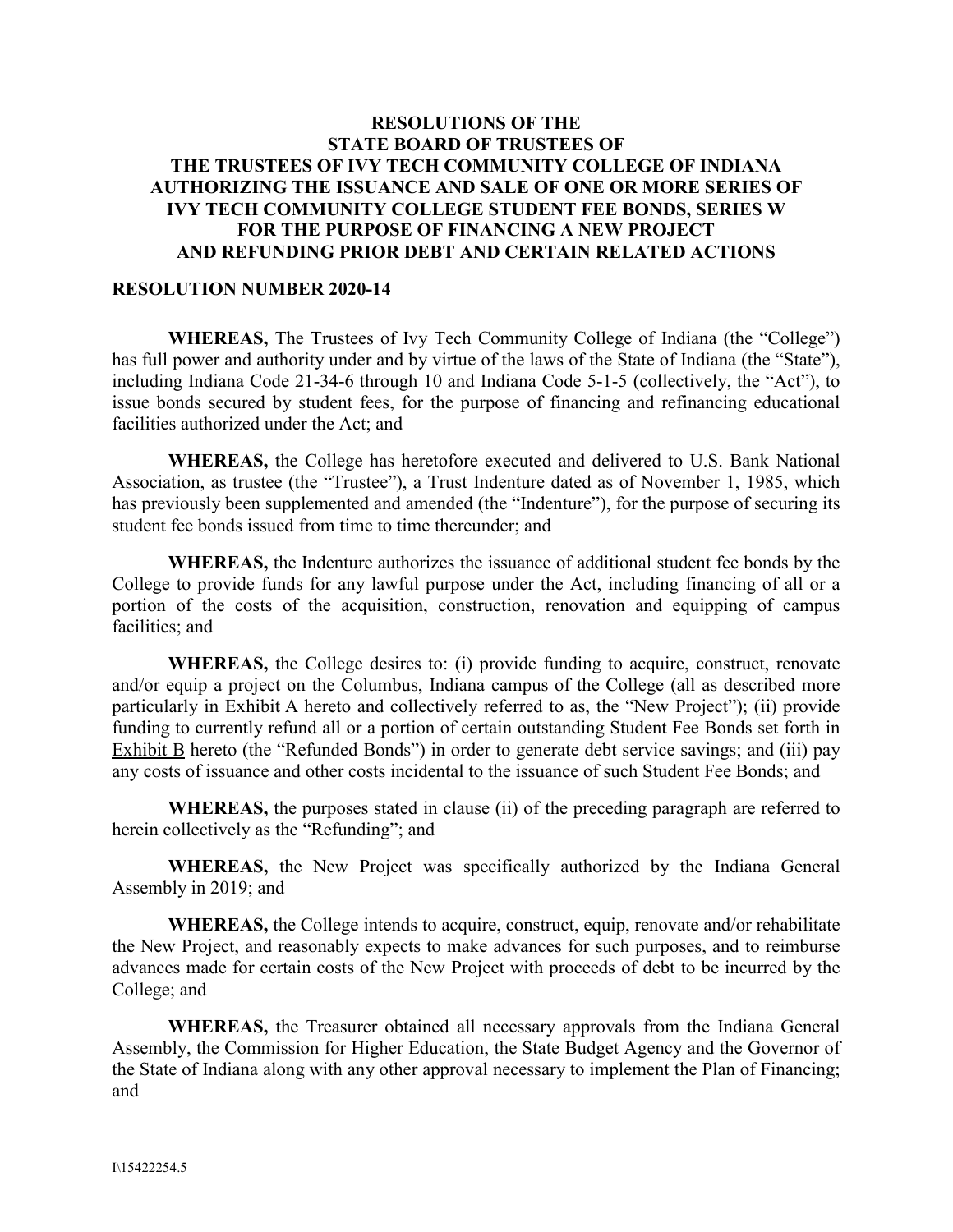**WHEREAS,** the Treasurer has presented a Plan of Financing to this State Board both to finance the New Project and the Refunding; and

**WHEREAS,** the State Board now desires to approve the Plan of Financing for the New Project; and

**WHEREAS,** there has now been submitted to this State Board a form of Twentieth Supplemental Indenture (the "Twentieth Supplemental Indenture"), a form of Construction and Rebate Agreement (the "Construction and Rebate Agreement"), a form of Bond Purchase Agreement (the "Bond Purchase Agreement"), a form of Second Amended and Restated Continuing Disclosure Undertaking (the "Amended and Restated Continuing Disclosure Undertaking"), and a form of preliminary Official Statement (the "Official Statement"), all in connection with the issuance of the Ivy Tech Community College Student Fee Bond or Bonds, Series W (the "Series W Bonds" or "Bonds");

## **NOW THEREFORE, BE IT RESOLVED BY THE BOARD THAT:**

1. The College hereby ratifies, declares and affirms its official intent to acquire, construct, equip and/or rehabilitate the New Project described in Exhibit A; to advance, on an interim basis, certain costs of the New Project, to reimburse such advances for costs of acquiring, constructing, equipping and/or rehabilitating the New Project with proceeds of debt to be incurred by the College; and to issue debt not exceeding amounts authorized by the Indiana General Assembly for purposes of financing, refinancing or reimbursing costs of the New Project.

2 The State Board approves the recommendation of the Treasurer to retain the investment bankers listed in Exhibit C hereto (in the respective capacities set forth therein) and further authorizes the Treasurer to further select a team of underwriters from that list to implement the Plan of Financing.

3. The State Board hereby approves the Plan of Financing, authorizes the Financing, authorizes the execution and delivery of bonds in one or more series (the "Bonds") and approves the documents referred to in Sections 4, 5, 6 and 7 hereinafter. The Treasurer is authorized to determine the scope of the financing and whether the Plan of Financing will be implemented in one or more series of bonds.

4. The Bond Purchase Agreement is approved in substantially the form as submitted to this State Board. The Chairman of the College (the "Chairman"), Vice Chairman of the College (the "Vice Chairman") or the Treasurer, or any of them acting individually, is hereby authorized to execute and deliver the Bond Purchase Agreement, with any changes in form or substance that the officer executing that document shall approve, such approval to be conclusively evidenced by the execution and delivery thereof.

If any of the Bonds are privately placed, the State Board authorizes the execution of a Bond Placement Agreement (the "Placement Contract") substantially in the same form as the Bond Purchase Agreement relating to such Bonds with such changes or modifications as the officer executing the same may approve with the advice of counsel, such approval to be conclusively evidenced by the execution thereof, between the College and a placement agent or a purchaser, as selected by the Treasurer (the "Placement Agent"), relating to the sale by the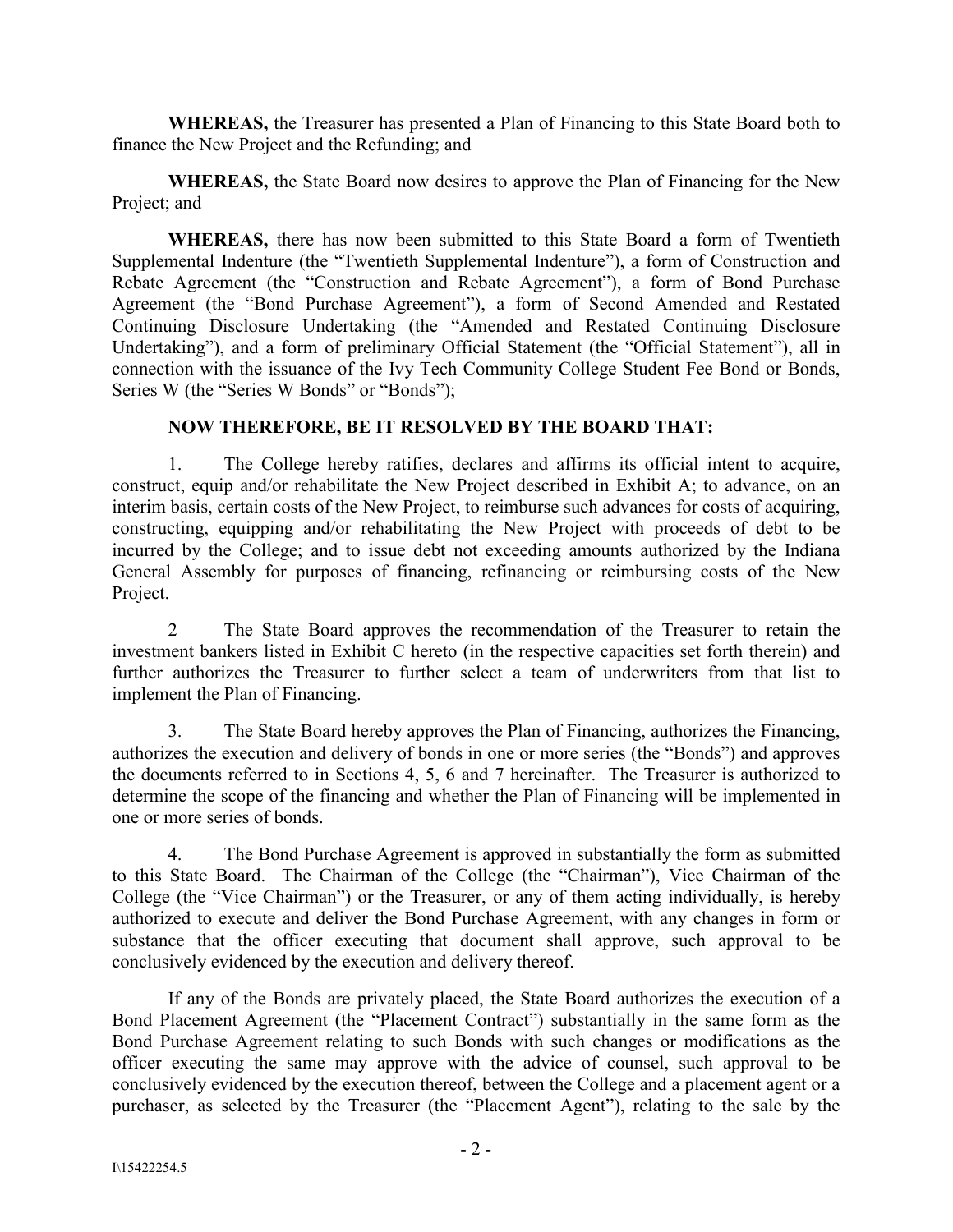College and the placement by the Placement Agent of such Bonds, is hereby approved. The Chairman, Vice Chairman or the Treasurer, or any of them acting individually, is hereby authorized to execute and deliver the Placement Contract, with any changes in form or substance that the officer executing that document shall approve, such approval to be conclusively evidenced by the execution and delivery thereof.

5. The Twentieth Supplemental Indenture is approved, in substantially the form submitted to this State Board. The Chairman or the Vice Chairman of the College are, and each of them, is hereby authorized to execute and deliver, and the Secretary of the College (the "Secretary") or the Assistant Secretary of the College (the "Assistant Secretary") are, and each of them is, hereby authorized to attest the signature of and, if required, to affix, imprint, engrave or otherwise reproduce the corporate seal of the College on, the Twentieth Supplemental, with any changes in form or substance that the officer executing that document shall approve, such approval to the conclusively evidenced by the execution and delivery thereof.

6. The preliminary Official Statement is approved, in substantially the form submitted to this State Board. The Treasurer or Assistant Treasurer of the College are each hereby authorized and directed to make those changes in form or substance as are necessary or appropriate, to authorize the distribution of a preliminary Official Statement, to deem an Official Statement to be final or nearly final for purposes of applicable Securities and Exchange Commission rules, to execute and deliver the form or any final Official Statement with those changes in form or substance that the Treasurer (or Assistant Treasurer) shall approve, and to cause copies of the preliminary and final Official Statements to be provided to those prospective purchaser, investors and other persons as he may deem advisable in order to market the Series W Bonds, and any such prior actions are hereby ratified and confirmed.

7. The Construction and Rebate Agreement and the Amended and Restated Continuing Disclosure Undertaking are approved, in substantially the forms submitted to this State Board. The Chairman, the Vice Chairman or the Treasurer and, and each of them, is hereby authorized to execute and deliver the Construction and Rebate Agreement and the Amended and Restated Continuing Disclosure Undertaking, with any changes in form or substance that the officer executing that document that document shall approve, such approval to the conclusively evidenced by the execution and delivery thereof.

8. The Treasurer or the Assistant Treasurer of the College is hereby authorized, to prepare the bond forms, as approved by this State Board, required for use in the issuance of the Series W Bonds, and to cause the same to be executed manually or by facsimile by the proper officers of the College as provided in the Twentieth Supplemental Indenture. Upon execution of the Series W Bonds, the Treasurer or the Assistant Treasurer of the College shall deliver the Series W Bonds to the Trustee for authentication and, upon authentication, the Treasurer or the Assistant Treasurer is authorized and directed to deliver the Bonds, upon payment of the purchase price, to the purchasers, which price shall reflect the underwriters' discount and an original issue discount or premium, if any, as permitted by law.

9. The Chairman, the Vice Chairman, Secretary, Assistant Secretary and Treasurer are hereby authorized and directed to perform any and all further acts, to execute any and all further documents or certificates and to publish any notice required to implement the Plan of Financing and to complete the execution and delivery of the Bonds, the Twentieth Supplemental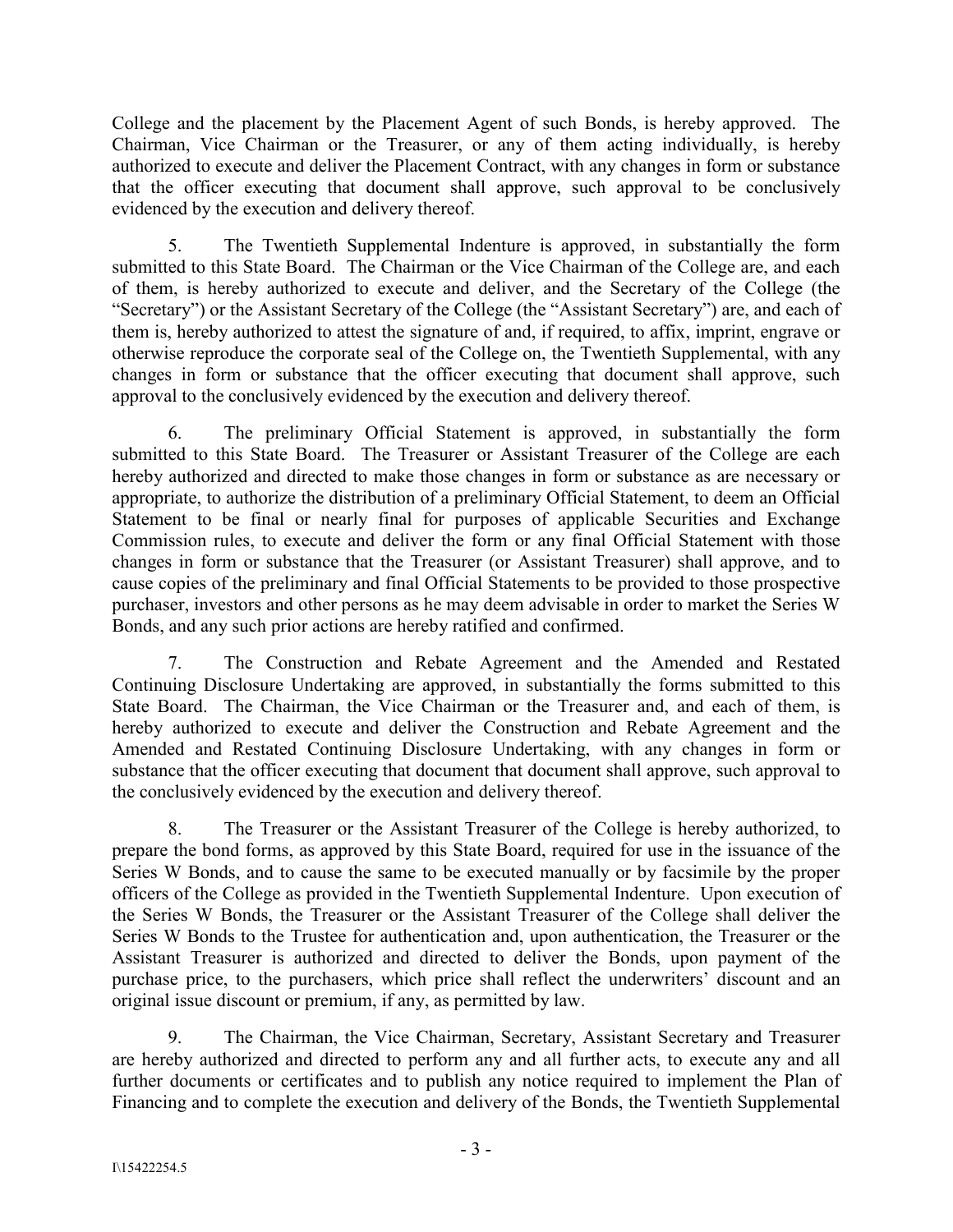Indenture, the Bond Purchase Agreement, the Official Statement, the Amended and Restated Continuing Disclosure Undertaking, the Construction and Rebate Agreement, the Official Statement and the other matters referred to herein.

*[Remainder of page left intentionally blank]*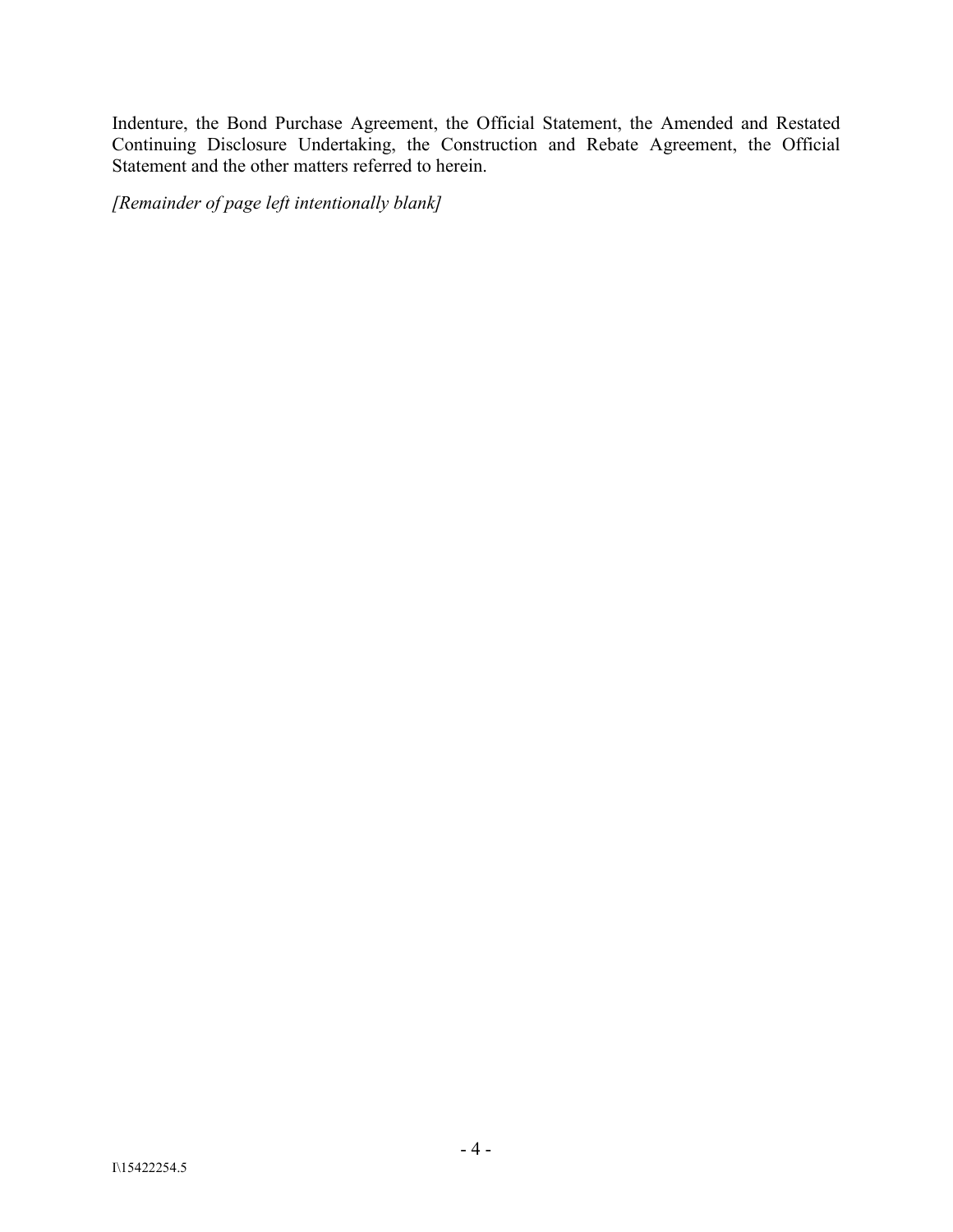### **STATE BOARD OF TRUSTEES IVY TECH COMMUNITY COLLEGE OF INDIANA**

Jerry le Croper

Terry Anker 06/06/2020 10:50 EDT

The lee

Andrew Wilson 06/04/2020 15:25 EDT

**Dated June 4, 2020**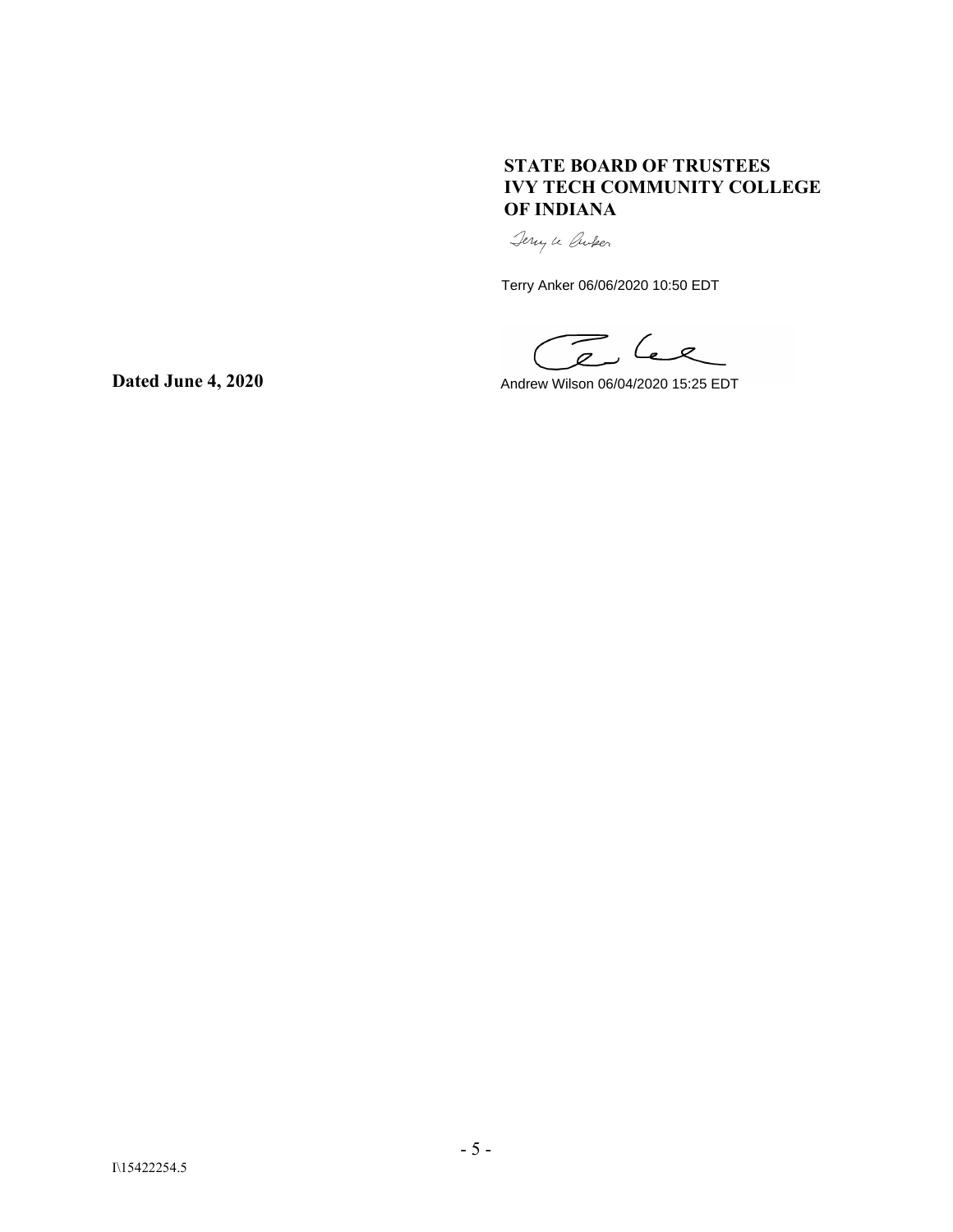# EXHIBIT A

| Project     | <b>Remaining Amount</b> | General Assembly Approval |
|-------------|-------------------------|---------------------------|
| 1. Columbus | \$29,890,000            | 2019                      |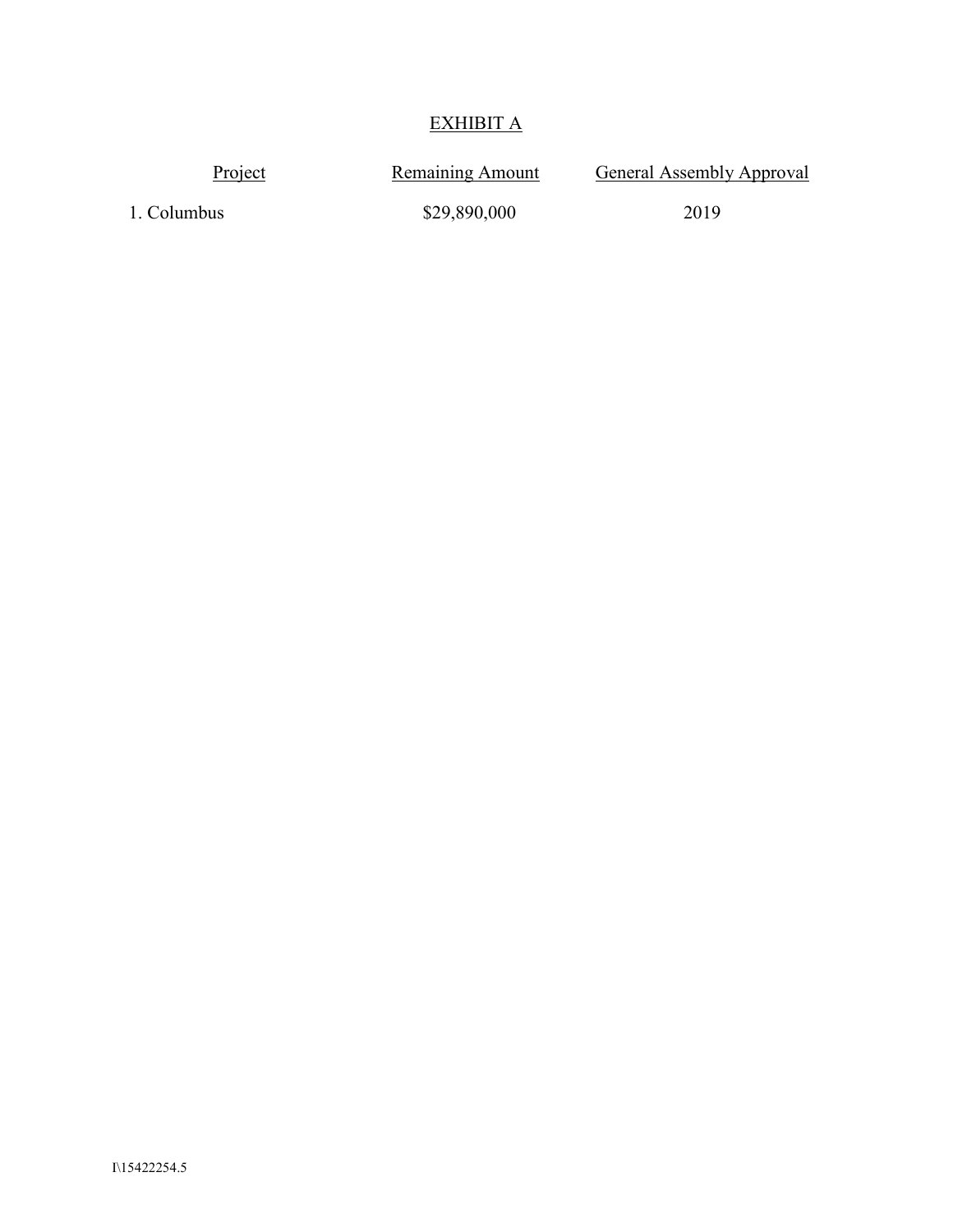## EXHIBIT B

All or a portion of any of the following series of Ivy Tech Community College Student Fee Bonds:

• The Trustees of Ivy Tech Community College of Indiana Taxable Ivy Tech Community College Student Fee Bonds, Series N (Build America Bonds – Direct Pay Option)